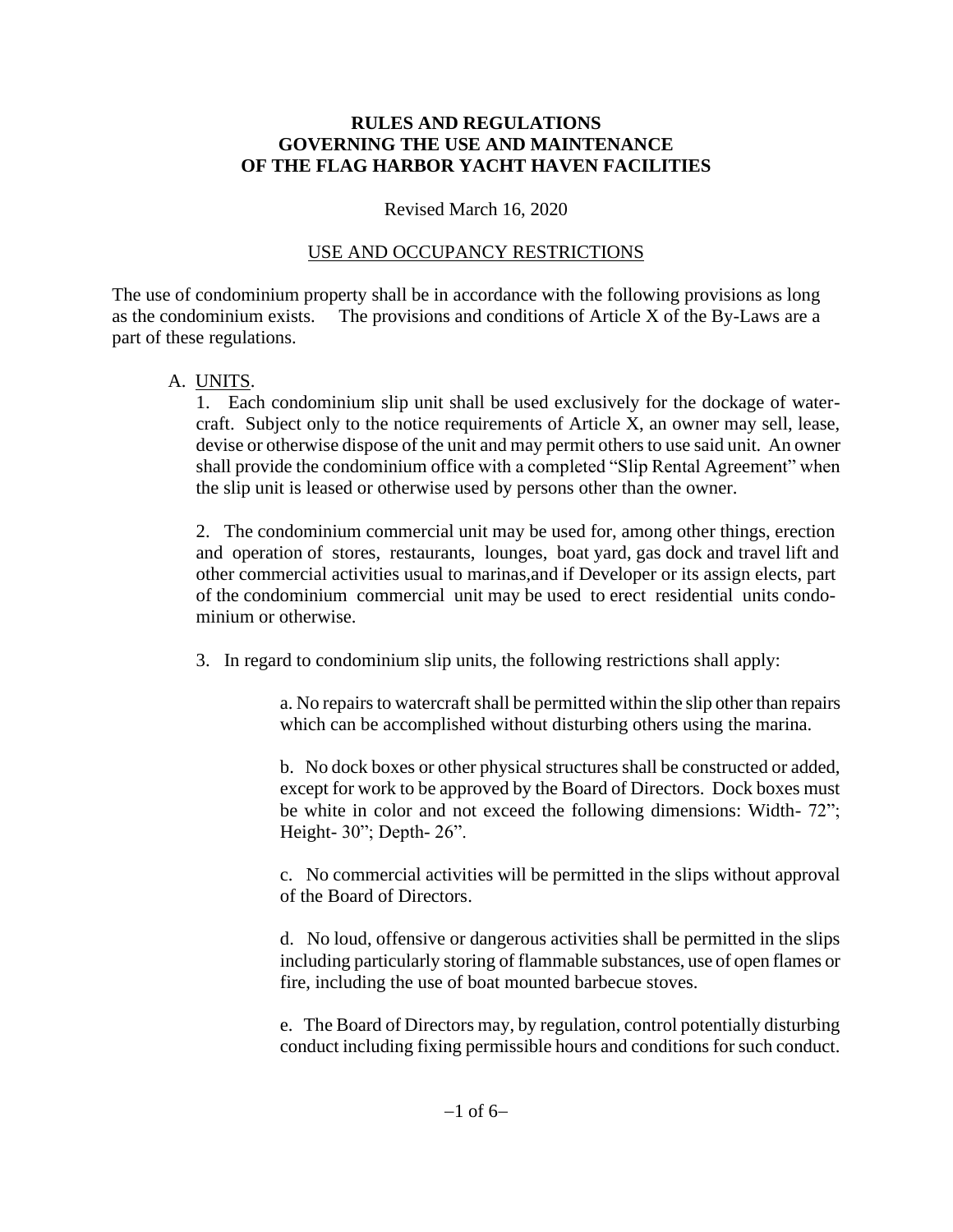f. Any watercraft occupying a slip unit shall be secured so as to prevent release of vessel, damage to vessels or harbor property or other property of any type. The vessel shall not be of such size as to exceed the actual length or width of the slip. Should the dockmaster or his representative deem it necessary to enter upon any vessel or condominium property for the purpose of protecting same, he shall not be liable for any damage not the result of gross negligence. Dockmaster, or his representative, shall be entitled to reasonable compensation for labor, equipment or parts used or expended in and about the protection of any vessel or condominium property. Such charges shall be the responsibility of the individual vessel or condominium owner receiving such assistance.

g. Use of shore power outlets by the slip owner or renter must be arranged with SMECO, the local electric power provider.

B. COMMON ELEMENTS. The common elements shall be used only for the purpose for which they are intended in the furnishing of service and facilities for the enjoyment of the units.

C. CHILDREN. Children under the age of 14 shall be permitted in the marina, provided that they are under the care and supervision of a responsible adult. Children shall at all times be subject to the provisions of this Declaration and exhibits thereto, and also to all rules and regulations promulgated by the Association.

D. PETS. No animals or pets of any kind shall be kept in any unit or any property of the condominium except with the written consent of, and subject to, the rules and regulations adopted for keeping such pets by the Board of Directors of the Association, provided, that such consent may be terminated, without cause, at any time, by the Board of Directors of the Association. No animal shall be allowed to create or cause any disturbance or nuisance of any kind and if an animal or pet does cause or create a nuisance or an unreasonable disturbance said animal or pet shall be permanently removed from the property within three (3) days from the day the owner receives the written notice from the Board of Directors of the Association. The owner of any pet or animal shall be liable for any and all damage caused by such animal or pet to any part of the condominium property, or any other property operated by the Association. All pets in the marina condo area shall be on a leash or under direct control of the owner. All pets shall use the designated pet walking area to relieve themselves.

E. NUISANCES. No use or practice which is either annoyance to unit owners or any interference with the peaceful possession and the proper use of the property by the unit owners shall be allowed. All parts of the condominium shall be kept in a clean and sanitary condition, and no rubbish, refuse or garbage shall be allowed to accumulate or any fire hazard allowed to exist. No nuisance shall be allowed upon the condominium property to include but not limited to any of the units or any property owned or operated by the Association.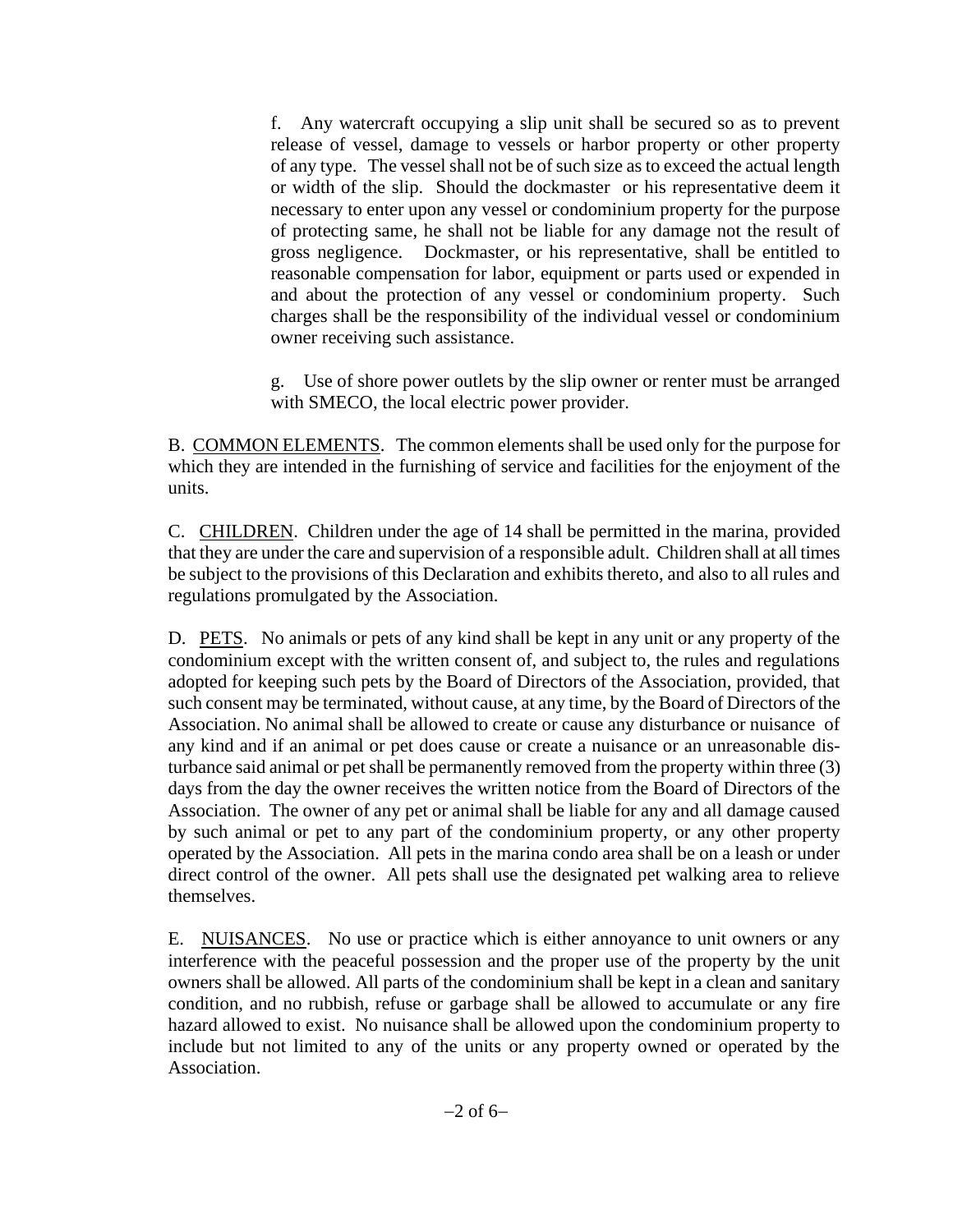F. INSURANCE. All vessels occupying any slip unit shall have insurance coverage with respect to his/her responsibilities herein. No unit owner shall permit any use of his unit or make any use of the common elements that will increase cost of insurance upon the condominium property.

G. LAWFUL USE. No immoral, improper, offensive or unlawful use shall be made of the condominium property to include but not limited to any of the units and any of the property owned or operated by the Association. All valid laws, zoning ordinances and regulations of all governmental bodies having jurisdiction shall be observed. The responsibility of meeting the requirements of governmental bodies for maintenance, modification or repair of the condominium property shall be the same as the responsibility for maintenance and repair of the property concerned.

H. REGULATIONS. These regulations concerning the use of the condominium property may be made and amended from time to time by the Board of Directors of the Association.

I. NOISE ABATEMENT. No noise shall be permitted to be transmitted from one unit to another. In the event the Board of Directors of the Association determines that any noise is being transmitted to another unit and that such noise is unreasonable ( regardless of whether that unit is adjacent or not to the offending unit ), then the owner of such unit shall, at his own expense, take such steps as shall be necessary to abate such noise to the satisfaction of the Board of Directors of the Association. In the event of the owner of such unit fails to abate the unreasonable noise, the Board of Directors shall take such steps as shall be necessary to abate the noise and unit owner shall be liable to the Association for all expenses incurred by the Association in abating the noise including reasonable attorneys' fees.

J. PROVISO. Provided, however, that until Developer has completed all of the contemplated improvements and closed the sales of all the units of condominium, neither the unit owners nor the Association, or the use of the condominium property by the aforesaid parties, their agents, guests, licensees, or invitees shall interfere with the completion of the contemplated improvements and the sale of the units. Developer may make such use of the unsold units and common areas as may facilitate such completion and sale of units.

K. SIGNS AND ANTENNA AERIALS. No signs, advertisements or notices of any type shall be displayed on the condominium property to include but not limited to the units and property or antenna exclusive of those aboard the watercraft shall be placed on the condominium property unless the Board of Directors consents in writing to the said signs, advertisements, notices or aerials.

L. **AUTOMOBILE PARKING**. The parking areas are made available without discrimination for (1) slip unit owners, their guests, and invitees and occupants; (2) Condominium commercial unit owners, their guests, employees and invitees; (3) Developer and its guests, employees, agents and invitees. The parking areas shall not be used for dead storage of automobiles, nor for the parking of trailers, boats, vans or trucks ( except on service calls )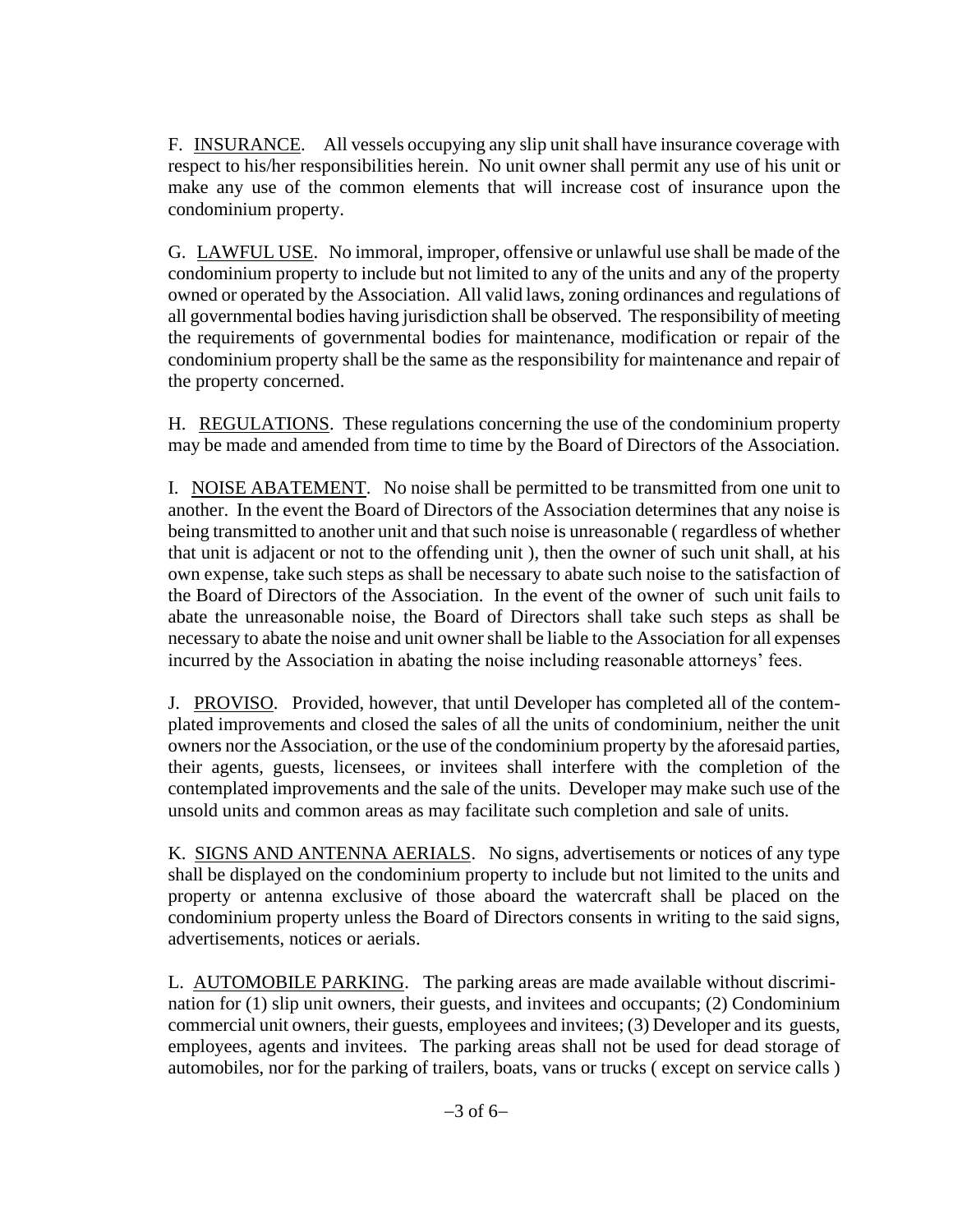without prior approval of the Board of Directors or dockmaster.

M. HEATING. Absolutely no heaters, heating devices or lights are to be permitted on boats without the owner or his representative aboard unless approved by the Board of Directors. Open flames and/or charcoal burners, including boat mounted barbecue units, are not permitted to be used aboard vessels or on the docks. This rule is for the fire protection of all boats in the harbor.

N. REFUSE. Refuse shall not be thrown overboard. Garbage and trash shall be deposited in the containers provided. Oil, fuel or other foreign matter shall not be discharged into the waters of the Marina. Owners are to use Marina toilet facilities or holding tanks while docked.

O. Owners will keep all walkways clear. No lines, electric cords or hoses are to be left across dock walkways or strung between individual slip areas. The only exception to this is the use of electrical extension cords as provided in paragraph 'S' below. Water hoses shall be neatly stored on the hose hanger provided at each slip. The water valve shall be in the off position when owner is not present. The owner shall be held financially responsible for any damage or excessive use of water.

P. When not in service, all halyards or other lines shall be so secured as to prevent their causing noises or sounds that may be disturbing to others including adjacent land owners.

Q. No crabbing, fishing, bathing or swimming from finger piers, docks, bulkheads or banks of the marina is permitted.

R. It is the responsibility of persons using the toilet facilities to see to it that doors are locked after use.

S. ELECTRICAL OUTLETS. The 115V convenience duplex electrical outlets located throughout the condominium docks are for temporary use by slip owners/renters for working on their boats while they are present on their boats. Extension cords used with these outlets shall not be strung across dock walkways. Any other use, such as operating air conditioning or refrigeration, is not allowed. The owner shall be responsible for any damage or excessive use of these outlets. Liveaboards are required to use shore power provided by SMECO.

T. DINGHY STORAGE RACKS. Use of these racks by owners/renters is controlled by the Association. Contact the Condominium office for a rack assignment.

U. NO WAKE ZONE. All channels/waterways in the Marina are designated "No Wake Zones". This zone begins at the bay channel entrance abeam of the navigation markers.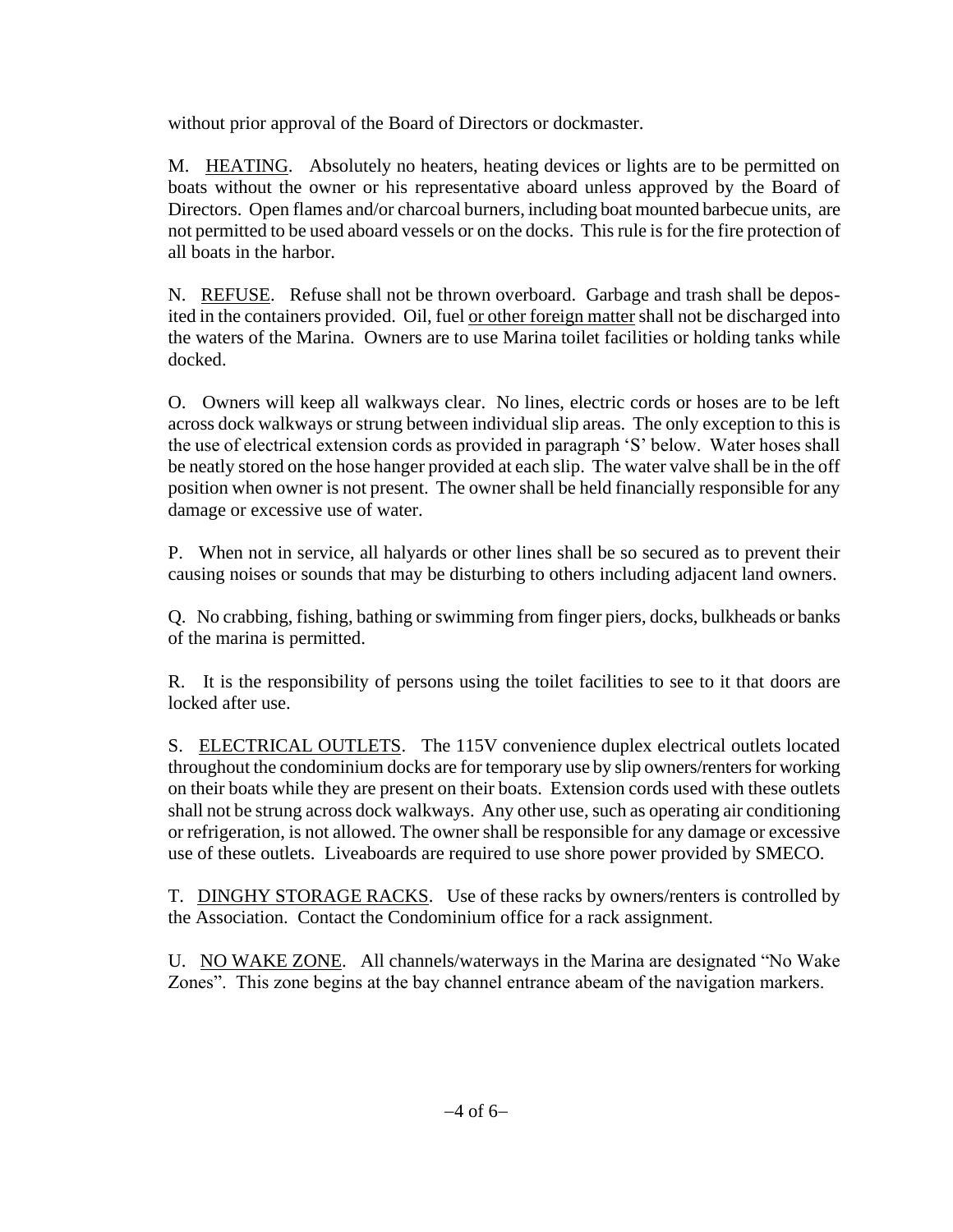#### MAINTENANCE, ALTERATIONS AND IMPROVEMENTS

 Responsibility for the maintenance of the condominium property and restrictions upon its alterations and improvements shall be as follows:

### A. MAINTENANCE AND REPAIRS.

 1. The Association shall be responsible for and shall see to the maintenance, repair and operation of the Common Elements and Limited Common Elements, if any, of the condominium. The Association shall have all powers necessary to discharge this res ponsibility, and may exercise these powers exclusively if it so desires, or may delegate them as elsewhere provided for in this Declaration and exhibits thereto.

## B. ALTERATIONS OF UNITS.

 1. No unit owner shall make or cause to be made any structural modifications or alterations in either his unit, the water, gas, electrical, plumbing, or utilities therein without the consent of the Board of Directors, which consent may be withheld in the event the Board of Directors determine that such structural alteration or modification would in any manner endanger or impair the marina. Requests shall be made on a "Permission to Modify" form available in the condominium office.

 2. In the event a unit owner does make certain alterations or modifications in a unit, the unit owner must use contractors and subcontractors who are approved by the Association, and the contractors and subcontractors must comply with all rules and regulations adopted by the Board of Directors of the Association. The unit owner shall be liable for all damage caused by the contractors, subcontractors and employees of the unit owners whether such damages are caused by negligence, accident or otherwise.

### C. ALTERATIONS, ADDITIONS AND IMPROVEMENTS TO COMMON ELEMENTS.

 1. The Association shall have the right to make or cause to be made substantial and material alterations, improvements, and additions, to the Common Elements provided the Association meets the following provisions: there shall be no alterations or additions to the Common Elements of this condominium where the cost thereof is in excess of ten percent ( 10% ) of the annual budget of this condominium common expenses except as authorized by the Board of Directors and approved by not less than seventy-five ( 75% ) percent of the voting unit owners; provided the aforesaid alterations and additions do not prejudice the right of any unit owner unless his or her consent has been obtained. The cost of the foregoing shall be assessed as common expenses. Where any alterations or additions, as aforesaid, are exclusively or substantially exclusively, for the benefit of the unit owner requesting same, then the cost of such alteration or addition shall be assessed against and collected solely from